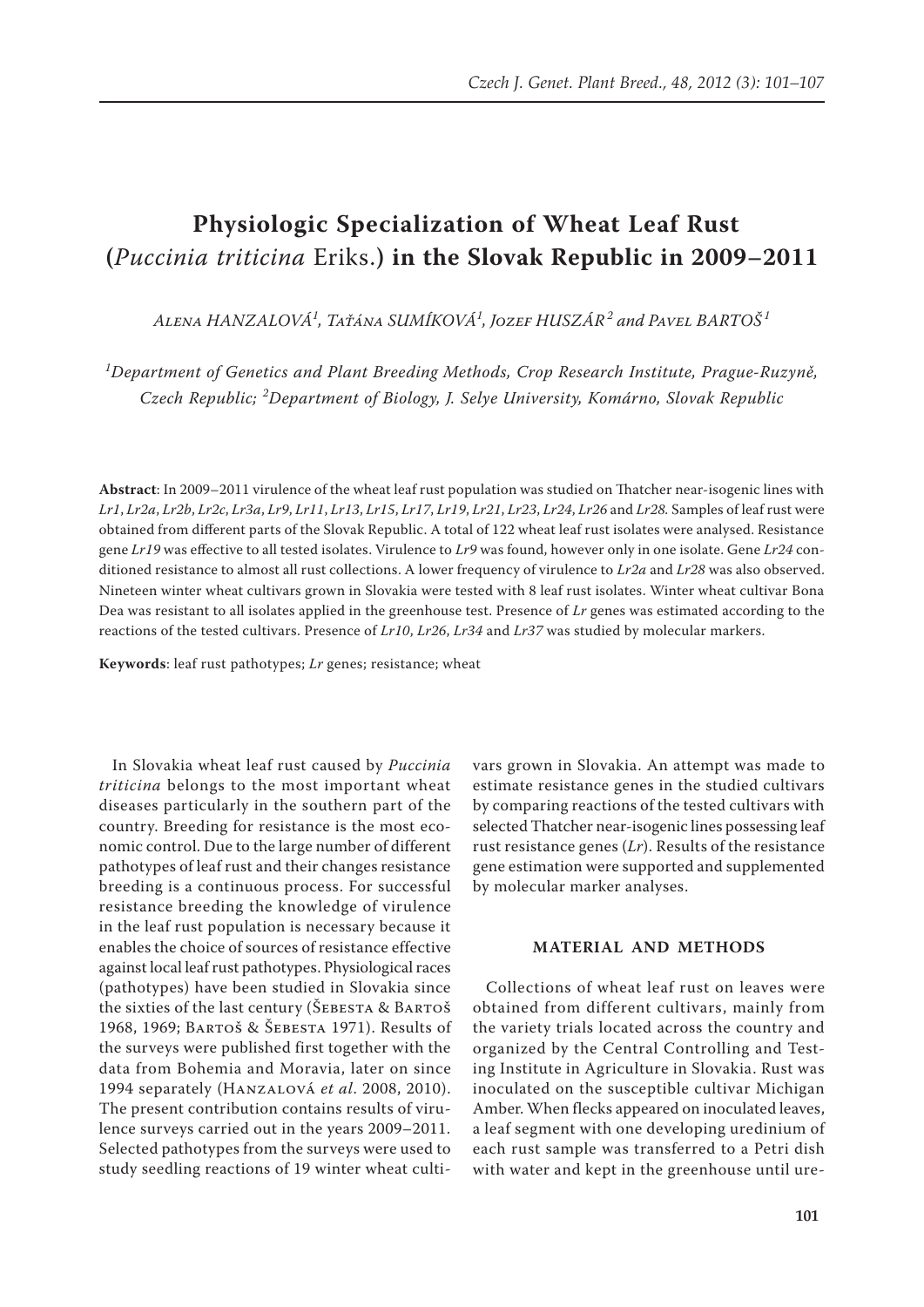| Year | Virulence on NILs-                                  | Occurrence<br>$(%)^*$ | Locality                                                      |  |  |  |
|------|-----------------------------------------------------|-----------------------|---------------------------------------------------------------|--|--|--|
| 2009 | Lr1, Lr3a, Lr11, Lr13, Lr15, Lr17, Lr21, Lr26       | 27.6                  | Beluša, Malý Šariš, Veľké Ripňany, Víglaš                     |  |  |  |
| 2010 | Lr1, Lr3a, Lr11, Lr13, Lr15, Lr17, Lr21, Lr26       | 35.0                  | Radošiná, Spišské Vlachy                                      |  |  |  |
| 2011 | Lr1, Lr3a, Lr11, Lr13, Lr15, Lr17, Lr21, Lr26       | 14.6                  | Báhoň, Jakubovany, Spišské Vlachy,<br>Veľký Meder, Želiezovce |  |  |  |
|      | Lr1, Lr3a, Lr11, Lr13, Lr15, Lr17, Lr21, Lr23, Lr26 | 10.4                  | Báhoň, Jakubovany, Veľký Meder,<br>Želiezovce                 |  |  |  |

Table 1. Prevailing pathotypes of *Puccinia triticina* in the Slovak Republic in 2009–2011

\*Percentage of occurrence out of total of tested rust samples in the relevant year

diospores have developed. Single pustule isolates were increased on cv. Michigan Amber for tests on differentials. Inoculation of seedlings was carried out with water suspension of urediospores. Inoculated plants were kept in closed glass cylinders to provide high air humidity for 24 h. Infection types were basically evaluated according to STAKMAN *et al*. (1962) 10–14 days after inoculation when plants were kept in a greenhouse at 18–22°C. Avirulence was characterized by infection types 0; 1 2 2<sup>+</sup>, virulence by infection type 3. Frequency

of virulence to the differentials was expressed in percentages. Thatcher near-isogenic lines (NILs) with single *Lr* genes approved as leaf rust differentials by participants in the international COST 817 Action (Mesterházy *et al*. 2000) and in addition NIL with *Lr13* were used in the tests. Seed of the NILs was supplied by Dr. J. Kolmer to the Cereal Research Non-Profit Company in Szeged, Hungary, where it was subsequently increased. Pedigree of NILs was described in the paper by Mesterházy *et al.* (2000). In 2009 47 single pustule

| Table 2. Reactions of differentials (NILs) to eight leaf rust isolates used in the variety test (Table 5) |  |  |
|-----------------------------------------------------------------------------------------------------------|--|--|
|-----------------------------------------------------------------------------------------------------------|--|--|

|                    | Locality      |              |              |                      |                  |              |              |              |  |  |
|--------------------|---------------|--------------|--------------|----------------------|------------------|--------------|--------------|--------------|--|--|
| Near isogenic line | Veľké Ripňany |              |              | Jakubovany           | Spišské Vlachy   |              | Veľký Meder  |              |  |  |
|                    | A             | B            | $\cal C$     | D                    | E                | F            | G            | H            |  |  |
| NIL Lr1            | 3             | 3            | 3            | 3                    | $\mathbf{0}$     | $\mathbf{0}$ | 0;           | $\mathbf{0}$ |  |  |
| NIL Lr2a           | $\vdots$      | $\mathbf{0}$ | 0;           | $\ddot{i}$           | 3                | 3            | 3            | ;2           |  |  |
| NIL Lr2b           | ;N            | $\cdot$      | 0;           | ;1                   | 3                | 3            | 3            | 3            |  |  |
| NIL Lr2c           | $\vdots$      | 0;           | $\cdot$      | $\ddot{i}$           | 3                | 3            | 3            | 3            |  |  |
| NIL Lr3a           | 0;            | 3            | 3            | 3                    | 3                | 3            | 3            | 3            |  |  |
| $NIL$ $Lr9$        | $\mathbf{0}$  | $\vdots$     | $\cdot$ .    | $\mathbf{0}$         | $\mathbf{0}$     | $\mathbf{0}$ | $\mathbf{0}$ |              |  |  |
| NIL Lr11           | 3             | 3            | 3            | 3                    | 3                | 3            | 3            | 3            |  |  |
| NIL Lr13           | 3             | 3            | 3            | 3                    | ;2               | ;2           | $;1 - 2$     | $;1 - 2$     |  |  |
| NIL Lr15           | :2            | ;2           | 3            | 3                    | 3                | 3            | 3            | ;2           |  |  |
| NIL Lr17           | 3             | 3            | 3            | 3                    | $\ddot{i}$       | $\vdots$     | 3            |              |  |  |
| NIL Lr19           | $\cdot$       | $\mathbf{0}$ | $\vdots$     | 0;                   | 0;               | 0;           | $\Omega$     | $\Omega$     |  |  |
| NIL Lr21           | 3             | 3            | ;1           | 3                    | 3                | 3            | 3            | 3            |  |  |
| NIL Lr23           | 3             | ;1           | $\mathbf{0}$ | $;1 - 2$             | 3                | 3            | ;2           | $;1 - 2$     |  |  |
| NIL Lr24           |               | 3            | $\Omega$     | $\ddot{\phantom{0}}$ | 3                | 3            |              |              |  |  |
| NIL Lr26           | ;2            | 3            |              | 3                    | $;1 - 2$         | $;1 - 2$     | ;2           | 0;           |  |  |
| NIL Lr28           | $\vdots$      | 3            | $\mathbf{0}$ | $\mathbf{0}$         | $\boldsymbol{0}$ | $\mathbf{0}$ | $\vdots$     |              |  |  |

Infection types: ; – chloroses,  $N$  – necroses, 1, 1–2, 2 – resistant; 3 – susceptible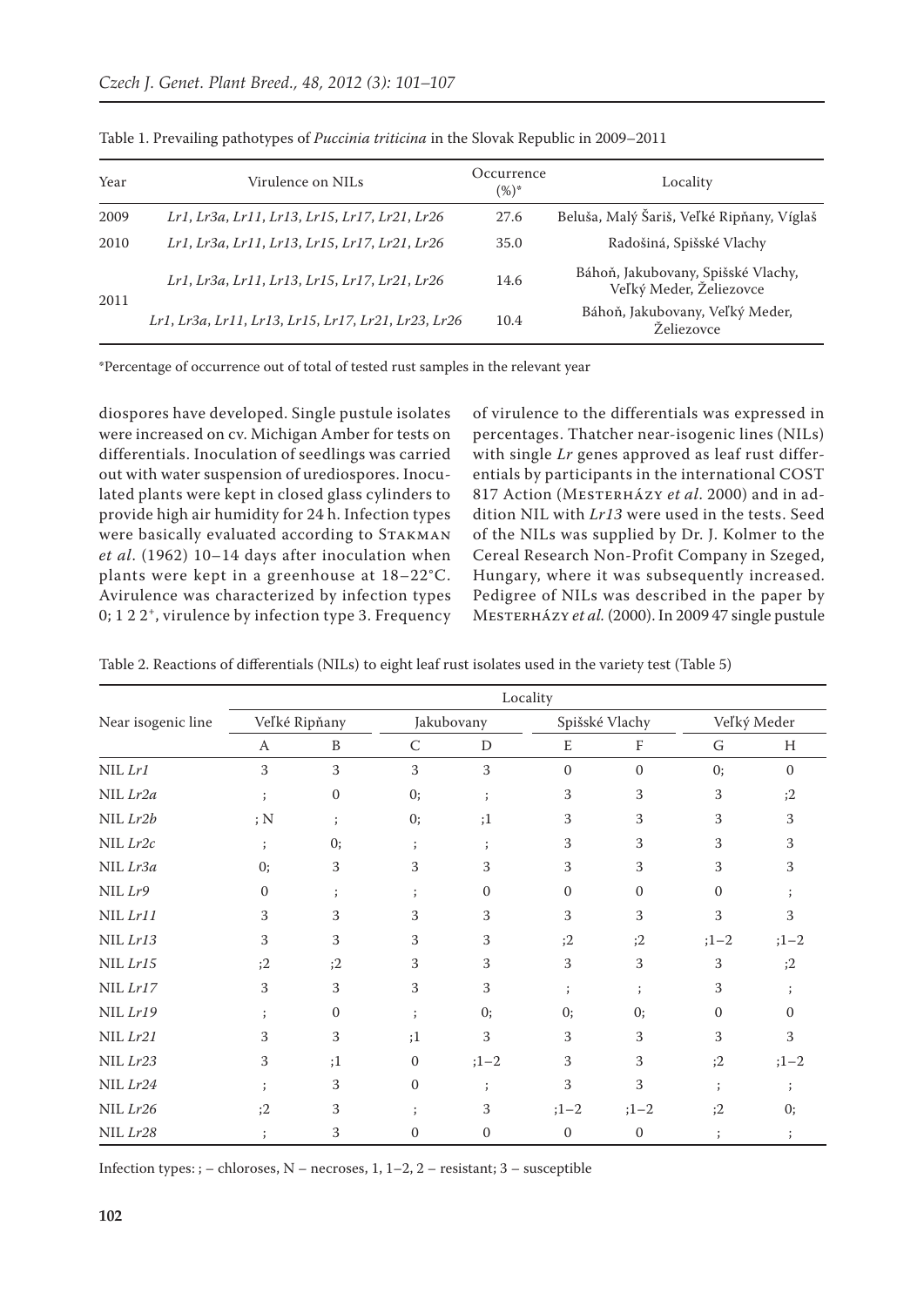| Gene | Chromosome<br>location | Name of primer                    | Amplification conditions                                                                                                                                                                                                          | PCR product | Reference                  |
|------|------------------------|-----------------------------------|-----------------------------------------------------------------------------------------------------------------------------------------------------------------------------------------------------------------------------------|-------------|----------------------------|
| Lr10 | 1AS                    | F <sub>12245</sub><br>$Lr10-6/r2$ | 94°C for 3 min; 40 cycles of $94^{\circ}$ C<br>for 30 s, $58^{\circ}$ C for 30 s, $72^{\circ}$ C for<br>45 s; 72°C for 10 min                                                                                                     | 310 bp      | GULTYAEVA et al.<br>(2009) |
| Lr34 | 7DS                    | csLV34F<br>csLV34R                | 5 cycles of $94^{\circ}$ C for 1 min, $55^{\circ}$ C<br>for 1 min, $72^{\circ}$ C for 2 min; 30 cycles<br>of 94°C for 30 s, 55°C for 30 s, 72°C<br>for 50 s; 1 cycle of $94^{\circ}$ C for 30 s,<br>55°C for 30 s, 72°C for 5 min | 150bp       | LAGUDAH et al.<br>(2006)   |
| Lr26 | 1BS                    | SECA <sub>2</sub><br>SECA3        | 94°C for 3 min; 35 cycles of $94^{\circ}$<br>for 30 s, 58°C for 30 s, 72°for 45 s;<br>$72^{\circ}$ C for 10 min                                                                                                                   | 412bp       | DE FROIDMONT<br>(1998)     |
| Lr37 | 2AS                    | <b>URIC</b><br>LN2                | 94°C for 3 min; 35 cycles of 94°<br>for 30 s, 58°C for 30 s, 72°for 45 s;<br>$72^{\circ}$ C for 10 min                                                                                                                            | 262bp       | HELGUERA et al.<br>(2003)  |

#### Table 3. PCR conditions and primers

isolates from 9 localities, in 2010 27 single pustule isolates from 11 localities, and in 2011 48 single pustule isolates from 11 localities were analysed.

Because many pathotypes, namely 38 in 2009, 20 in 2010 and 33 in 2011, were determined, only reactions of the pathotypes representing at least 10% of the total number of determined pathotypes were summarized in Table 1.

Nineteen winter wheat cultivars grown in Slovakia were tested at the seedling stage with eight leaf rust isolates using the same method as in the pathotype analysis. Applied leaf rust isolates were selected from the 2011 pathotype survey. Their reactions on Thatcher near-isogenic lines are described in Table 2. For estimation of resistance genes rust reactions of selected NILs were compared with reactions of the tested cultivars.

Molecular markers were used to support and extend data obtained by phenotypic estimation of resistance genes. DNA was extracted from the second wheat leaves using the Qiagen DNA extraction kit. DNA quality was verified by electrophoresis in 0.8% agarose gel, stained with ethidium bromide, visualized under UV light and compared with ladder Lambda DNA/ *Hin*dIII (Fermentas). The genes *Lr10*, *Lr34*, *Lr26* and *Lr37* were identified with the use of PCR with published primers marking these genes (DE FROIDMONT *et al.* 1998; Helguera *et al*. 2003; Lagudah *et al*. 2006; Gultyaeva *et al.* 2009). Genes *Lr26* and *Lr37*  were detected using multiplex PCR in one reaction. The PCR conditions and names of used primers are

shown in Table 3. Thatcher NILs containing the corresponding *Lr* genes were used as a positive control. The thermal cycler Veriti (Applied Biosystems) was

Table 4. Virulence frequency of *Puccinia triticina* isolates in the Slovak Republic to Thatcher near-isogenic lines with *Lr* genes in 2009–2011

|                           |                | Virulent isolates (%) |                  |              |
|---------------------------|----------------|-----------------------|------------------|--------------|
| Lr genes                  | 2009<br>2010   |                       | 2011             | Average (%)  |
| Lr1                       | 38             | 59                    | 69               | 54.9         |
| Lr2a                      | 28             | 30                    | 19               | 24.6         |
| Lr2b                      | 49             | 44                    | 29               | 40.2         |
| Lr2c                      | 47             | 63                    | 29               | 43.4         |
| Lr3a                      | 66             | 93                    | 81               | 77.9         |
| Lr9                       | 0.5            | $\mathbf{0}$          | $\boldsymbol{0}$ | 0.2          |
| Lr11                      | 53             | 100                   | 100              | 81.9         |
| Lr13                      | 77             | 96                    | 73               | 79.5         |
| Lr15                      | 74             | 100                   | 75               | 80.3         |
| Lr17                      | 79             | 93                    | 79               | 81.9         |
| Lr19                      | $\mathbf{0}$   | $\mathbf{0}$          | $\mathbf{0}$     | $\mathbf{0}$ |
| Lr21                      | 89             | 96                    | 94               | 92.6         |
| Lr23                      | 34             | 70                    | 33               | 41.8         |
| Lr24                      | $\overline{4}$ | 7                     | 10               | 7.4          |
| Lr26                      | 60             | 56                    | 75               | 64.7         |
| Lr28                      | 2              | 7                     | 8                | 5.7          |
| No. of tested<br>isolates | 47             | 27                    | 48               | 122          |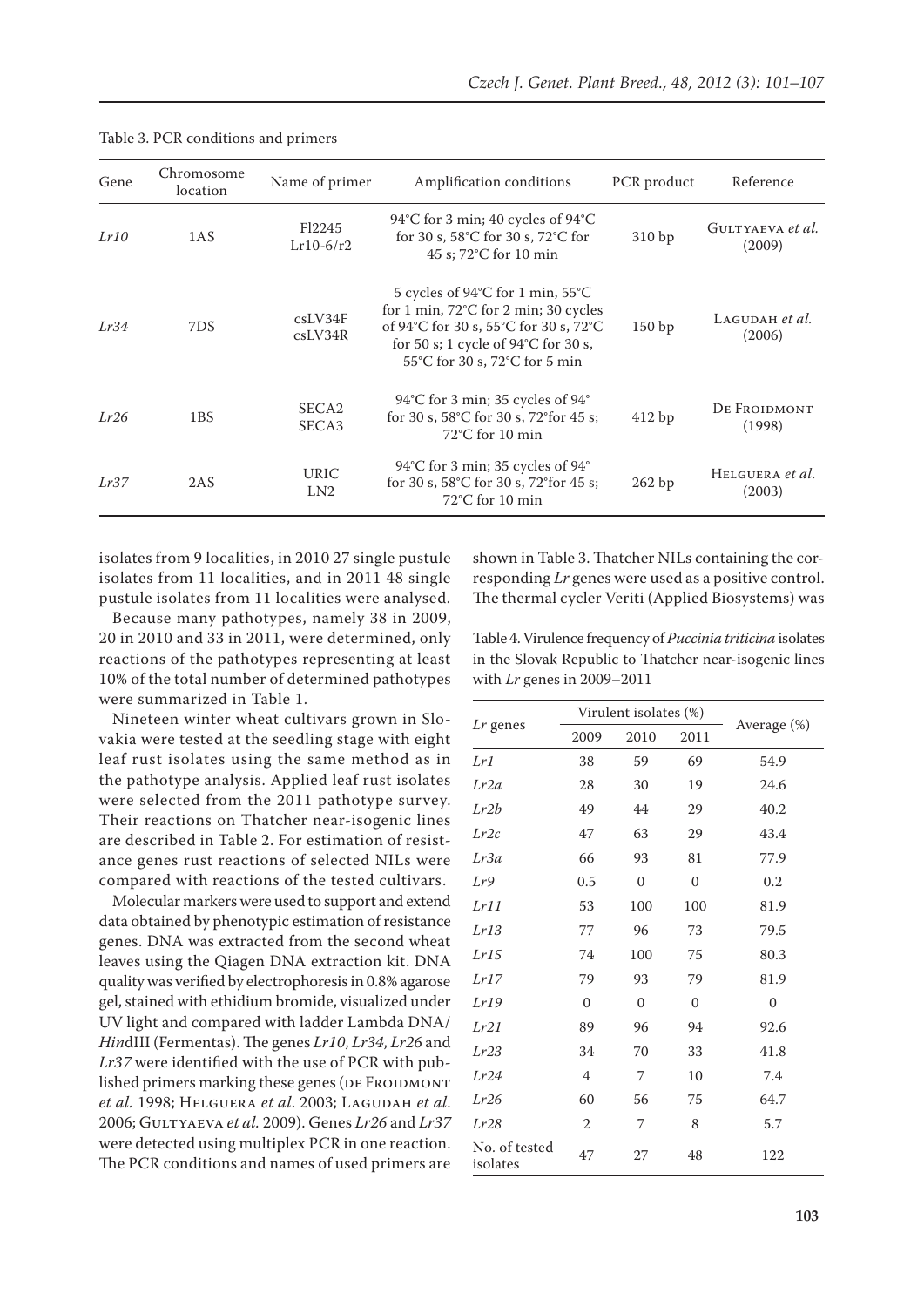used for PCR reactions. The amplification products were separated by electrophoresis in 2% agarose gels, stained with ethidium bromide, and visualized under UV light. GeneRuler<sup>TM</sup> 100 bp DNA Ladder (Fermentas) was used as a molecular weight marker.

## **RESULTS**

None of the isolates was virulent to *Lr19* and only one isolate was virulent to *Lr9*. Very few isolates were virulent to *Lr24* (7.4%) and *Lr28* (5.7%). In addition to the above-mentioned *Lr* genes virulence below 50% of isolates was found to *Lr2a* (24.6%), *Lr2b* (40.2%), *Lr2c* (43.4%) and *Lr23* (41.8%). The average frequency of virulence to other genes was over 50%. Virulence frequency over 80% was revealed to *Lr11* (81.9%), *Lr15* (80.3%), *Lr17* (81.9%) and *Lr21* (92.6%) (Table 4). In 2009, 2010 and 2011 the pathotype virulent to *Lr1*, *Lr3a*, *Lr11*, *Lr13*, *Lr15*, *Lr17*, *Lr21* and *Lr26* prevailed, representing 27.6%, 35.0% and 14.6 % of the total of analysed samples, respectively. In 2011 the second most widespread pathotype (10.4%) differed from the prevailing pathotype only by additional virulence to *Lr23* (Table 1).

Reactions of registered winter wheat cultivars to 8 leaf rust isolates are listed in Table 5. Of 19 cultivars only the cultivar Bona Dea was resistant to all rust isolates like NIL possessing *Lr19*. Most cultivars were resistant at least to one leaf rust isolate. Out of 19 tested winter wheat cultivars only 3 cultivars Pinta, Questor and Mv Palotas were susceptible to all rust isolates. Cultivars Viglanka, Karolinum, Bertold, Petrana and Rapsodia displayed similar reactions resembling those of NIL possessing *Lr26.* Another group of cultivars with mutually similar reaction pattern comprised cultivars Apache, Median, Ezopus, Karpatia, Alacris. Reactions of cultivars Bodyček and Mulan were

Table 5. Reactions of selected winter wheat cultivars to eight different leaf rust isolates and results of the molecular marker analysis

|            | Leaf rust isolate |                  |            |             |                  |                           |                      | Lr genes determined by molecular markers |                   |                                  |                                  |        |
|------------|-------------------|------------------|------------|-------------|------------------|---------------------------|----------------------|------------------------------------------|-------------------|----------------------------------|----------------------------------|--------|
| Cultivar   | $\boldsymbol{A}$  | $\, {\bf B}$     | $\cal C$   | ${\rm D}$   | E                | $\boldsymbol{\mathrm{F}}$ | ${\mathsf G}$        | H                                        | $Lr10$            | Lr34                             | Lr26                             | Lr37   |
| Alacris    | $\vdots$          | 3                | ;1         | 3           | 3                | 3                         | 3                    | ;1                                       |                   | $^{+}$                           |                                  |        |
| Apache     | ;1                | $\sqrt{3}$       | 0;         | 3           | 3                | 3                         | 3                    | ;2                                       |                   | $^+$                             |                                  |        |
| Bazilika   | $\sqrt{3}$        | $\sqrt{3}$       | 3          | 3           | $\sqrt{3}$       | ;2                        | ;2                   | ;2                                       |                   |                                  |                                  | $^{+}$ |
| Bodyček    | $\sqrt{3}$        | $\sqrt{3}$       | $\,3$      | 3           | ;2               | ;2                        | ;2                   | ;2                                       |                   |                                  |                                  |        |
| Bona Dea   | $\ddot{i}$        | $\boldsymbol{0}$ | 0;         | $\vdots$    | 0;               | 0;                        | 0;                   | 0;                                       |                   |                                  |                                  |        |
| Bonita     | ;2                | $\,3$            | 0;         | $\,3$       | 3                | 3                         | 3                    | $\,3$                                    |                   |                                  |                                  |        |
| Bertold    | ;1                | $\sqrt{3}$       | ;1         | $\,$ 3 $\,$ | 0;               | $\cdot$                   | $\ddot{\phantom{a}}$ | ;1                                       |                   |                                  | $^{+}$                           |        |
| Caphorn    | $\,3$             | $\,3$            | 3          | $\,3$       | $2+$             | 3                         | 3                    | ;2                                       | $\qquad \qquad +$ |                                  |                                  |        |
| Ezopus     | 0;                | $\,3$            | ;1         | 3           | 3                | 3                         | 3                    | ;2                                       |                   | $^+$                             |                                  |        |
| Karolinum  | ;2N               | $\sqrt{3}$       | ;1         | 3           | $\boldsymbol{0}$ | $\boldsymbol{0}$          | $\boldsymbol{0}$     | ;1                                       |                   | $^{+}$                           |                                  |        |
| Karpatia   | ;1                | $\mathbf{3}$     | ;1         | 3           | 3                | 3                         | 3                    | ;2                                       | $\qquad \qquad +$ |                                  |                                  |        |
| Median     | 0;                | $\sqrt{3}$       | $\ddot{i}$ | 3           | 3                | 3                         | 3                    | ;1                                       |                   | $\begin{array}{c} + \end{array}$ |                                  |        |
| Mulan      | $\sqrt{3}$        | $\,3$            | 3          | 3           | ;2               | ;2                        | ;2                   | ;2                                       | $^+$              |                                  |                                  |        |
| MV Palotas | 3                 | 3                | 3          | 3           | $3-$             | 3                         | 3                    | 3                                        | $+$               | $\begin{array}{c} + \end{array}$ |                                  |        |
| Petrana    | ;1                | $\sqrt{3}$       | 0;         | 3           | $\boldsymbol{0}$ | ;1                        | 0;                   | $2+$                                     |                   |                                  | $\begin{array}{c} + \end{array}$ |        |
| Pinta      | 3                 | 3                | 3          | 3           | 3                | 3                         | 3                    | $\,3$                                    |                   |                                  |                                  |        |
| Questor    | 3                 | $\,3$            | 3          | 3           | $3-$             | 3                         | $3-$                 | 3                                        |                   |                                  |                                  |        |
| Rapsodia   | ;2                | $\,3$            | ;1         | 3           | ;2               | ;2                        | $2+$                 | $\vdots$                                 | $^+$              |                                  | $^{+}$                           | $^{+}$ |
| Viglanka   | ;2                | 3                | 0;         | 3           | ;2               | ;2                        | ;2                   | ;1                                       |                   |                                  | $^{+}$                           |        |

Infection types: ; – chloroses, N – necroses, 0,1, 1–2, 2,2+ – resistant; 3 – susceptible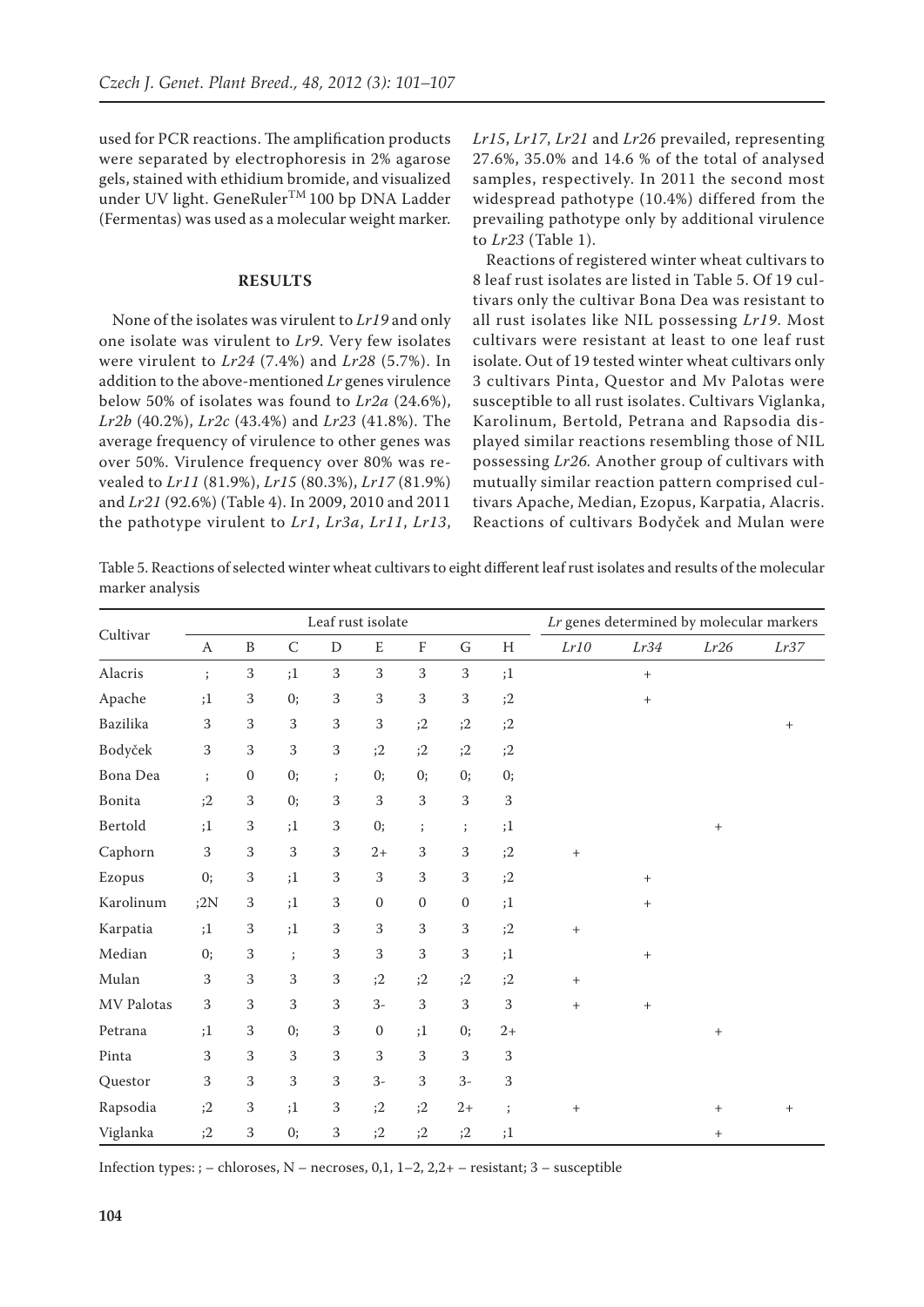also similar to each other. However, reactions of the last two groups of cultivars did not correspond with reactions of any *Lr* NIL.

Results of the molecular marker analysis are summarized in Table 5 and in Figures 1-3. The analyses revealed *Lr26* in cvs Bertold, Petrana, Rapsodia and Viglanka, *Lr34* in cvs Alacris, Apache, Ezopus, Karolinum, Median and Mv Palotas, *Lr10* in cvs Caphorn, Karpatia, Mulan, Mv Palotas and Rapsodia, *Lr37* in cvs Bazilika, Mulan and Rapsodia.



Figure 1. Detection of the *Lr26* and *Lr37* resistance genes in 19 wheat cultivars; 1, 26 – GeneRuler 100bp DNA ladder (Fermentas), 2 – Alacris, 3 – Apache, 4 – Bazilika, 5 – Bodyček, 6 – Bona Dea, 7 – Bonita, 8 – Bertold, 9 – Caphorn, 10 – Ezopus, 11 – Karolinum, 12 – Karpatia, 13 – Median, 14 – Mulan, 15 – Mv Palotas, 16 – Petrana, 17 – Pinta, 18 – Queator, 19 – Rapsodia, 20 – Viglanka, 21 – Lr10, 22 – Lr26, 23 – Lr34, 24 – Lr37, 25 – water



Figure 2. Detection of the *Lr10* resistance gene in 19 wheat cultivars; 1, 26 – GeneRuler 100bp DNA ladder (Fermentas), 2 – Alacris, 3 – Apache, 4 – Bazilika, 5 – Bodyček, 6 – Bona Dea, 7 – Bonita, 8 – Bertold, 9 – Caphorn, 10 – Ezopus, 11 – Karolinum, 12 – Karpatia, 13 – Median, 14 – Mulan, 15 – Mv Palotas, 16 – Petrana, 17 – Pinta, 18 – Questor, 19 – Rapsodia, 20 – Viglanka, 21 – Lr10, 22 – Lr26, 23 – Lr34, 24 – Lr37, 25 – water



Figure 3. Detection of the *Lr34* resistance gene in 19 wheat cultivars; 1, 26 – GeneRuler 100bp DNA ladder (Fermentas), 2 – Alacris, 3 – Apache, 4 – Bazilika, 5 – Bodyček, 6 – Bona Dea, 7 – Bonita, 8 – Bertold, 9 – Caphorn, 10 – Ezopus, 11 – Karolinum, 12 – Karpatia, 13 – Median, 14 – Mulan, 15 – Mv Palotas, 16 – Petrana, 17 – Pinta, 18 – Questor, 19 – Rapsodia, 20 – Viglanka, 21 – Lr10, 22 – Lr26, 23 – Lr34, 24 – Lr37, 25 – water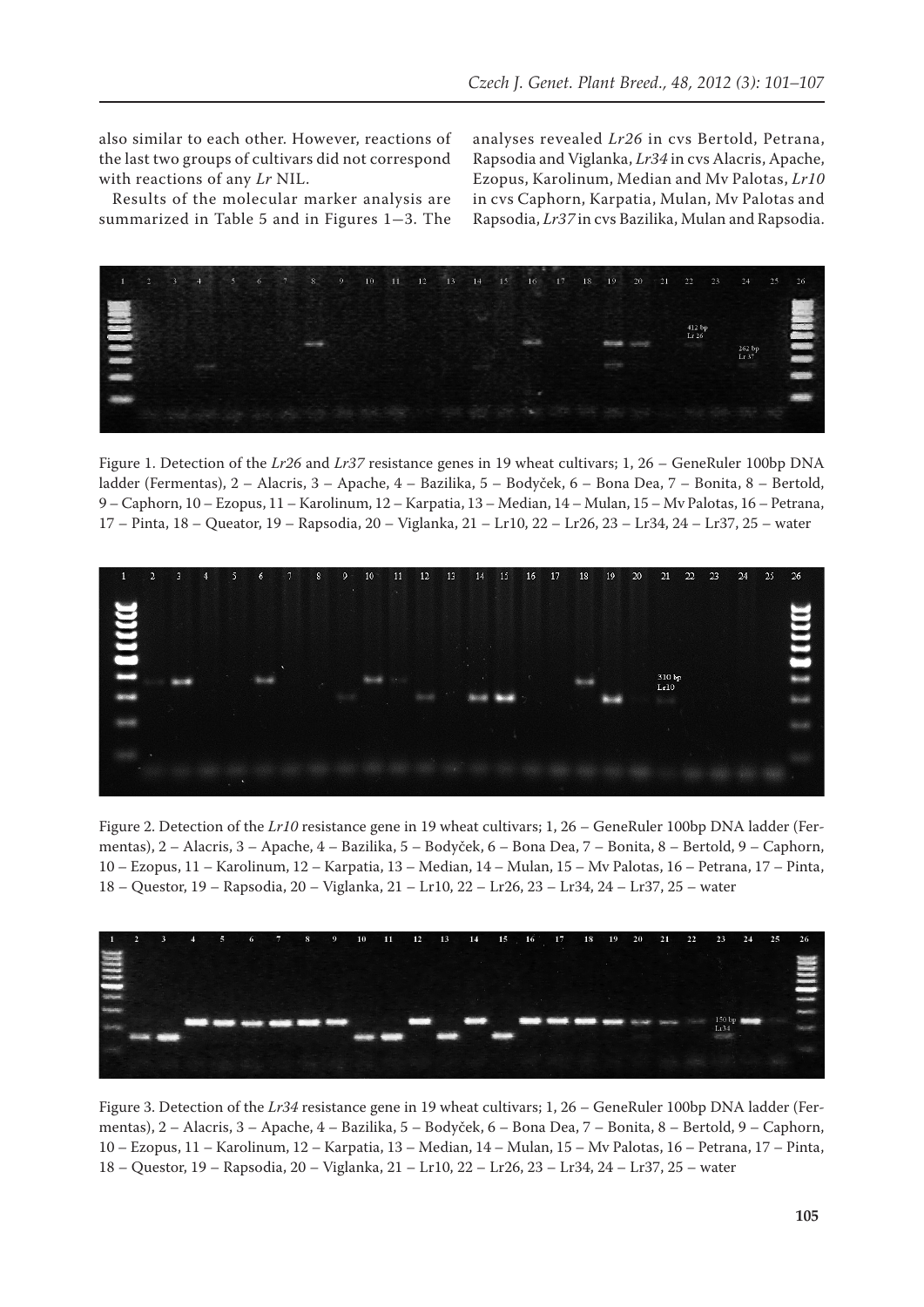#### **DISCUSSION**

No significant changes occurred in the leaf rust population on the set of differentials in the period 2009–2011. Compared with previous results (Hanzalová *et al*. 2010) virulence frequencies had a similar trend like in 2005, 2006 and 2008. Virulence to *Lr9* was not identified in 2 of the 3 years of virulence survey; only in 2009 one virulent isolate was found. Virulence to *Lr24* and *Lr28* was found in each year from 2009 to 2011, however only sporadically. Similarly to previous years virulence to *Lr19* was not found in the Slovak Republic. The most widespread virulence (92.6%) in our survey was to *Lr21.* The number of different pathotypes determined in the Slovak Republic was relatively high, with 34 pathotypes out of 122 samples.

Virulence to *Lr19* was identified in the Czech Republic in 2005 and 2008 but only very rarely (Hanzalová 2010). In Germany virulence to *Lr19* was found in 1999 (Gultyaeva *et al*. 2000). However, it was not recorded in France, Czech Republic, Germany, Italy, Spain, Hungary, Poland, Bulgaria, Romania and Slovakia in the 1996-1999 virulence survey summarized by MESTERHÁZY *et al*. (2000). Breakdown of *Lr19* effectiveness occurred in Volga, Ural region and Central Black Earth and caused considerable yield losses (Gultyaeva 2007). Because of linkage with the gene conditioning yellow colour of flour *Lr19* has rarely been used in the breeding. Swedish spring wheat cv. Sunnan, several cultivars from the former USSR, e.g. Saratovskaya 29, Samara, Volgogradskaya (MARTYNOV & DOBROTVORSKAYA 2006) and the Slovak cv. Bona Dea, the only cultivar resistant to all rust isolates in our test, possess *Lr19*. The yellow colour of flour from the cv. Bona Dea caused by a gene linked with *Lr19* confirms the presence of *Lr19.* Virulence to *Lr9* was found neither in the Czech Republic in 2005–2008 (Hanzalová 2010) nor in Germany and in Russia in 2001-2003 (LIND & Gultyaeva 2007). It was registered only once in the European virulence survey for leaf rust in wheat by Mesterházy *et al.* (2000). Virulence to *Lr24* was very rare in Germany, and it was not found in Russia in 2001-2003 (LIND & GULTYAEVA 2007). Virulence to *Lr9*, *Lr19*, and *Lr24* was not found in Latvia (Liatukas 2003). Like in Slovakia, in the European virulence survey for leaf rust in wheat virulence frequency to *Lr21* in nine European countries was also recorded as high. It was low only in France (MESTERHÁZY *et al.* 2000).

Average percentage of virulence revealed in the years 2009–2011 is similar to the results from the years 2005, 2006 and 2008, except virulence to *Lr23*  that was higher in the previous years. Another difference from earlier results (Hanzalová *et al.* 2010) is switch to avirulence to *Lr2a*, *Lr2b* and *Lr2c* in the prevailing pathotypes.

Virulence in the leaf rust population can be rather ascribed to the fitness of the pathotypes than to the selection pressure due to resistance genes in the grown cultivars because the prevailing cultivars are susceptible to leaf rust.

Comparison of reactions of the tested cultivars with NILs indicated the probable presence of *Lr26* in several cultivars. Estimation of *Lr26* in cvs Bertold, Petrana, Rapsodia and Viglanka was validated by the applied molecular marker. Comparison with data published earlier revealed some discrepancies in results obtained by the phenotyping method. There is a good correspondence between our results and earlier data (Hanzalová *et al.* 2010) in the postulated resistance gene *Lr26* in cv. Rapsodia. However, earlier data on *Lr26* in cvs Bonita and Karolinum (Hanzalová *et al.* 2010) are different from the present results. Discrepancies between earlier and present data in cv. Karolinum can be easily explained because this cultivar is composed of two lines that differ in the presence of *Lr26* (BRADOVÁ *et al.* 2009a, b). Obviously, samples from different lines of the cv. Karolinum were used in different experiments. The presence of the gene *Lr26* in cvs Karolinum and Rapsodia, described earlier, was also validated by a gliadin analysis carried out in the Laboratory of Quality of Crop Products of the Crop Research Institute, Prague. Gliadin designated as 1B3 is characteristic of the translocation 1BL.1RS (BRADOVÁ & Šašek 2007), which carries *Lr26* and the linked genes *Sr31*, *Yr8* and *Pm8*. A difference between the results in cv. Bonita can have a similar reason. However, up to this time cv. Bonita has not been analysed for the presence of more lines.

By molecular markers *Lr26* in 4, *Lr10* in 5, *Lr34* in 6, and *Lr37* in 3 of the 19 analysed cultivars were determined. Whereas genes *Lr10* and *Lr26* are seedling resistance genes, *Lr34* and *Lr37* are effective only at an adult plant stage and for this reason they are not included in the set of differentials. As shown in Table 4, the majority of analysed rust isolates was virulent to *Lr26*. Gene *Lr10* is described as a gene effective together with other resistance genes, in particular (Mcintosh *et al.* 1995). At present, the gene *Lr37*, which is frequent in West European culti